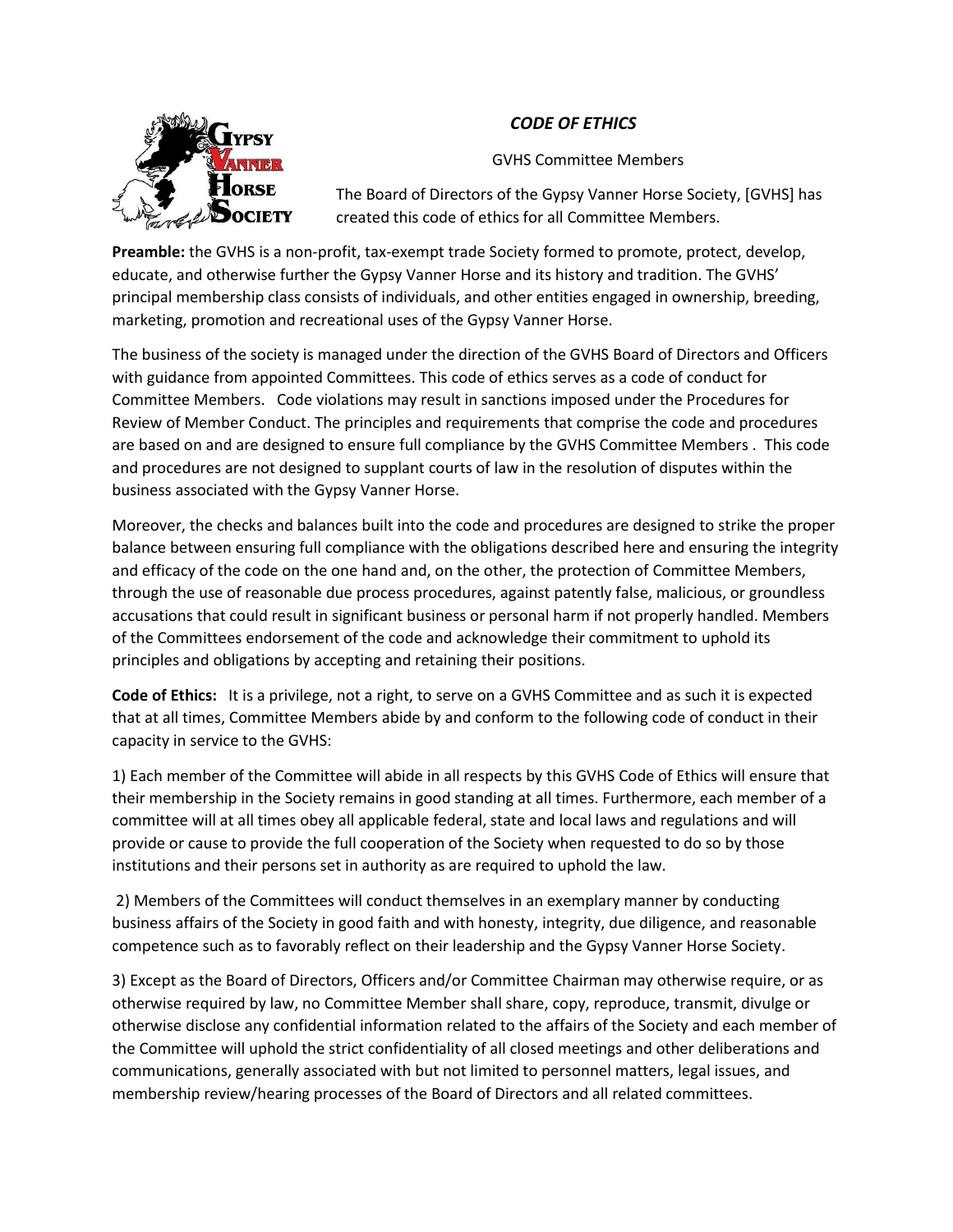4) Members of a Committee will exercise good judgment in their dealings with Society staff, Board of Directors and the general public and will respond to the needs of the Society's members in a responsible, respectful, and professional manner.

5) No member of the Committee will use any information provided by the Society or acquired as a consequence of the Committee member's service to the Society in any manner other than in furtherance of his or her duties and responsibilities to the GVHS.

6) Each member of the Committee will use his or her best efforts to regularly participate in professional development activities and conduct themselves in a professional and timely manner pursuant to the organizations direction and oversight.

7) Members of Committee will refrain from conduct that is detrimental to the interest of the GVHS, its programs, policies, objectives and harmonious relationship of its members. A Committee Members conduct is subject to continual review. To achieve the mission and goals of the GVHS, it is essential that the Committees operate effectively. Should a Committee Member feel unable to function on the committee they may choose to resign. Should the majority of the Committee Members have an inability to work with a disruptive Committee Member, the majority Committee Members may ask the Board of Directors to investigate and act accordingly to the GVHS Bylaws and grievance procedure. The Committee Member in question may be removed in a manner consistent with the GVHS bylaws for removal. Removal from a committee is permanent.

8) Upon termination of service, a Committee Member will promptly return to the Society all documents, electronic and hard files, reference materials, and other property entrusted to them for the purpose of fulfilling his or her committee position.

9) Such return will not abrogate the Committee Member from his or her continuing obligations of confidentiality with respect to information acquired as a consequence of his or her tenure on the committee.

10) Committee Members dedicate themselves to leading by example in serving the needs of the Society and its members and also in representing the interests and ideals associated with the preservation and protection of the history, tradition and image of the Gypsy Vanner Horse. This means these individuals must exhibit:

a) Demonstrated support of the Gypsy Vanner Horse Society as their Registry of choice through farm promotion (website, advertising etc.) and also through business and personal communications on social media (Facebook, Twitter, Instagram etc.) This means these individuals must not directly support other Gypsy Horse associations set up to Register horses (GHA, GHRA, etc.). Show organization membership is acceptable. While it is accepted that these members' horses may hold prior registrations with other organizations, it is expected that all horses that qualify should hold GVHS Registrations.

b) Demonstrated understanding of the Gypsy Vanner Horse as a Breed through consistent use of the Gypsy Vanner breed name and also through business and personal communications on social media.

11) No member of a GVHS Committee shall persuade or attempt to persuade any employee of the Society to leave the employ of the Society or to become employed by any person or entity other than the Society. Furthermore, no member of a Committee shall persuade or attempt to persuade any